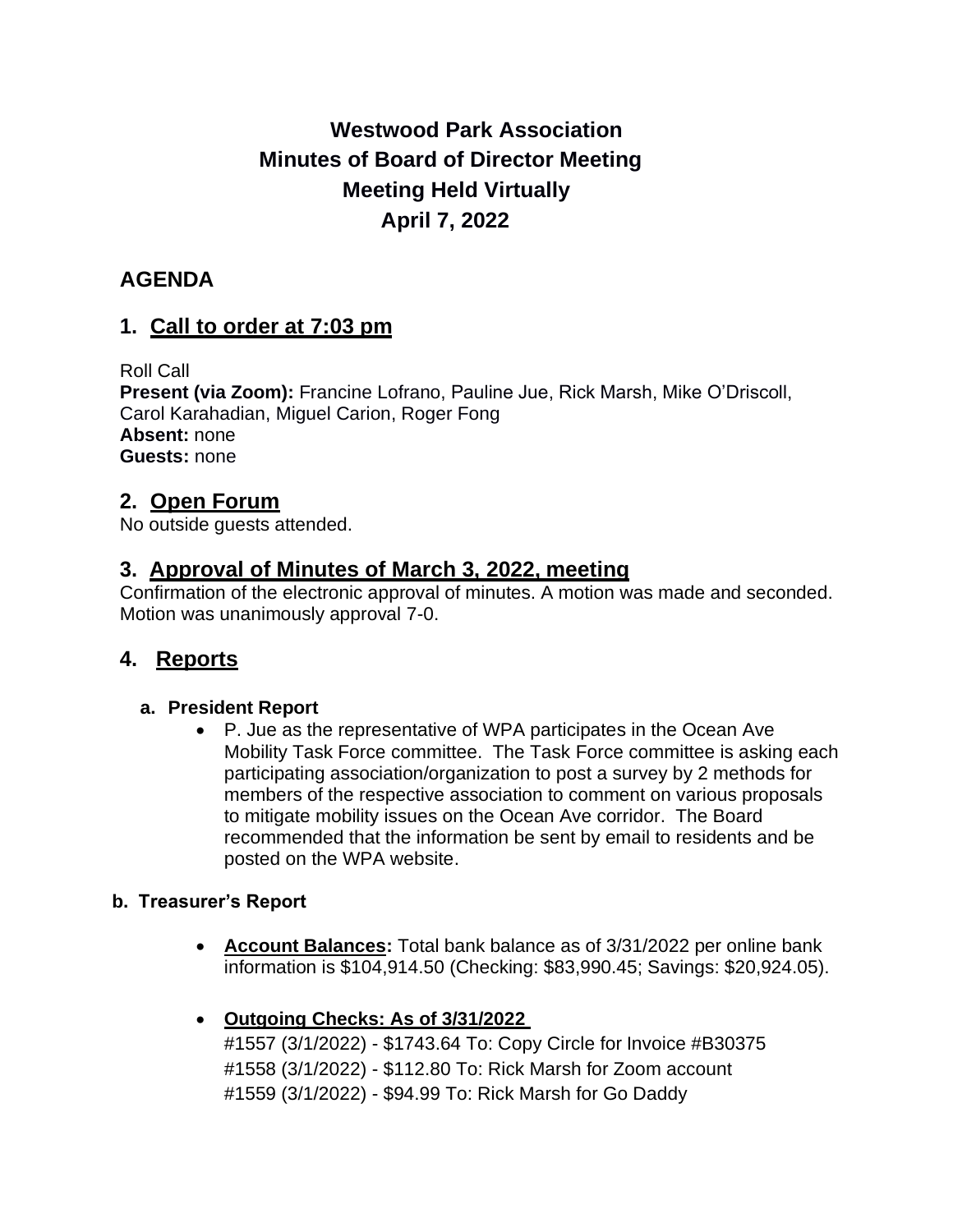#1560 (3/1/2022) - \$35.00 To: Rick Marsh for Microsoft #1561 (3/4/2022) - \$865.00 To: Adams Sterling PLC for Invoice #126912 #1562 (3/6/2022) - \$15.00 To: Francine Lofrano for notary reimbursement lien release 165 Colon #1563 (3/6/2022) - \$90.00 To: SF Assessor Recorder for Acknowledgement of Satisfaction of Lien 165 Colon #1564 (3/6/2022) - \$259.86 To: Urban Farmer Store for Invoice #183384 #1565 (3/15/2022) - \$35.67 To: Franchise Tax Board for delinquent filing fees #1566 (3/16/2022) - \$302.15 To: Copy Circle for Spring communication/ election notice #1567 (3/19/2022) - \$6.10 To: Pauline Jue for postage & envelopes for Pillar mailing

• **Electronic Payments: Per Bank as of 3/31/2022**

PG&E – (3/8/2022) - \$123.37 Gutierrez Gardening – (3/18/2022) – \$1650.00 Excessive Transaction Fee – (3/31/2022) - \$84.40 – This fee was charged in error as we did not exceed 200 transactions in March. Pauline contacted Chase to have the fee reversed.

- **Dues Collection Status:** As of the 4/6/2022 deposit, a total of 441 out of 685 properties (64.38%) have paid their 2022-2023 dues.
- **Lien Status:** Acknowledgement of satisfaction of lien was mailed to the Assessor/Recorder for the lien that was paid off last month. Awaiting copy of recorded document.

#### **c. Health and Safety**

• M. Carion submitted an outline for an Emergency Response Plan for discussion. The final document would include emergency preparedness and safety recommendations be posted on the WPA website in a printable format.

#### **d. Common Area**

• 1490 Miramar & Ocean Pillars: An easement agreement was signed on 2/25/22 with the 1490 HOA and recorded on 3/21/22 with the City. The contractor and electrician did a site visit on 4/5/22 and hope to start work next week after permit obtained.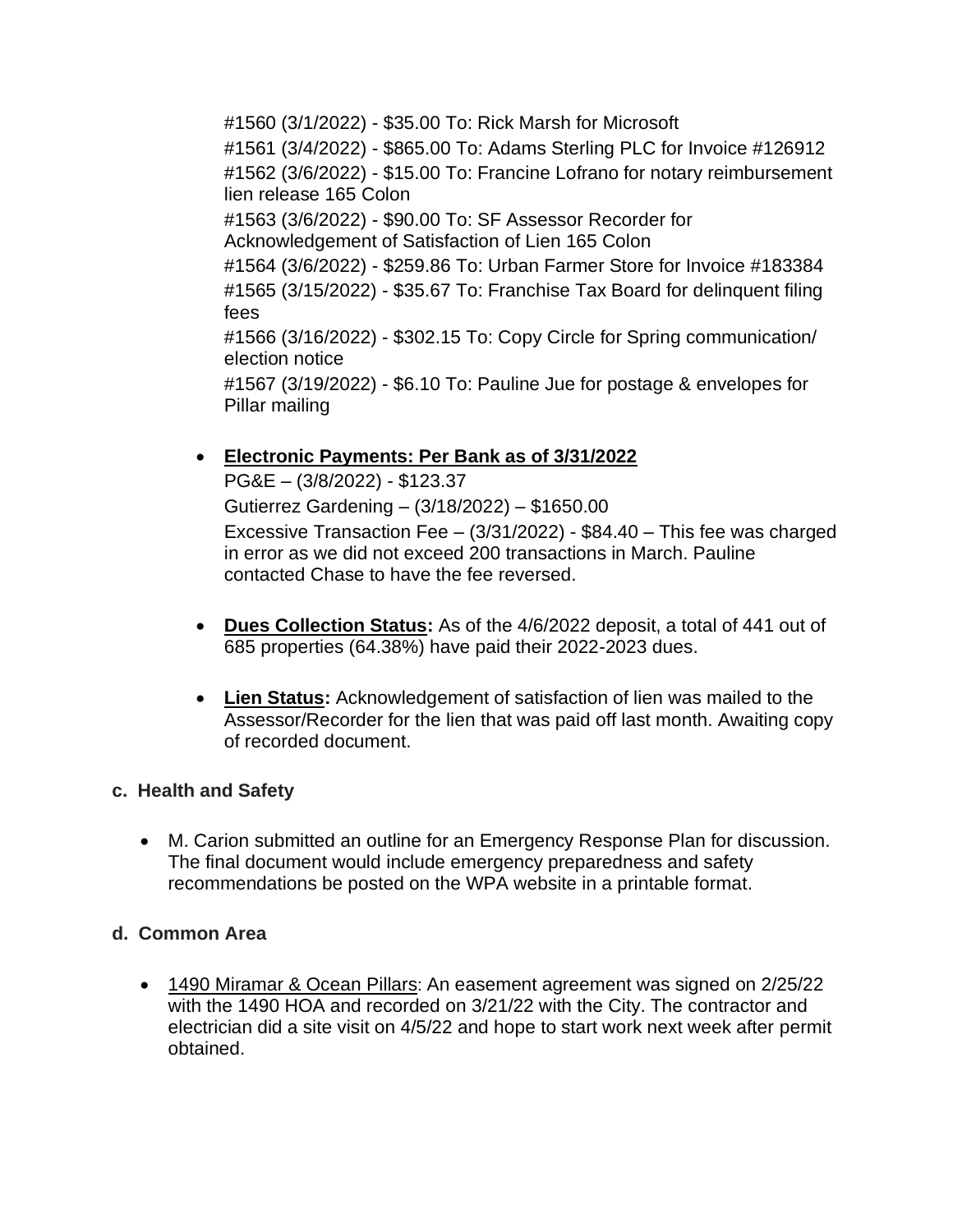- 520 Miramar: Lawn damage was observed by a gravel truck across from 520 Miramar on 2/22/22. R. Marsh talked to the contractor and asked that the owner pay for the damages.
- Traffic Safety Cords: SFMTA was contacted to enquire about the replacement of vandalized traffic monitoring cords. On 3/18/22, they indicated that the contractors would reattempt to replace cords at the end of the batch.

#### **e. Land Use and Planning**

- 50 Hazelwood: M. Carion contacted the owner to enquire about plans for the possible removal of their concrete front yard. They indicated that they are working on a plan. M. Carion will check back with them when their remodel project is closer to completion.
- 1055 Monterey: R. Fong visited the site and reviewed the plans for additions to be added to the back of the house. He determined that the drawings met the WPA standards and did not add any additional height to the roof line. Any concerns or comments from neighbors will be handled through the standard SF Planning Department process.
- 52/54 Eastwood: After the Board enquired of the listing agency about the double unit listing concerns of the property, it appears that the property has been taken off the market. Currently there is no further action from the Board.

#### **f. Technology Report**

- •The email switchover from Google Suites to Microsoft has been completed. As there is no longer any dependence on the Google Suites account, it will be canceled. If any Board members need assistance with the Microsoft email feature, please contact R. Marsh to receive assistance.
- •Victor volunteered to reconcile the email and no-email lists with the main homeowners list to identify any gaps. R. Marsh will send Victor all the spreadsheets.

### **5. Unfinished Business**

#### **QuickBooks Update**

• As all data has been entered into QuickBooks from previous years, P. Jue and F. Lofrano will work to clean up any issues with entries.

#### **Welcome letter to new residents**

• A welcome letter was developed for new owners that highlights information pertaining to WPA guidelines. It was approved by the Board (7-0) and will be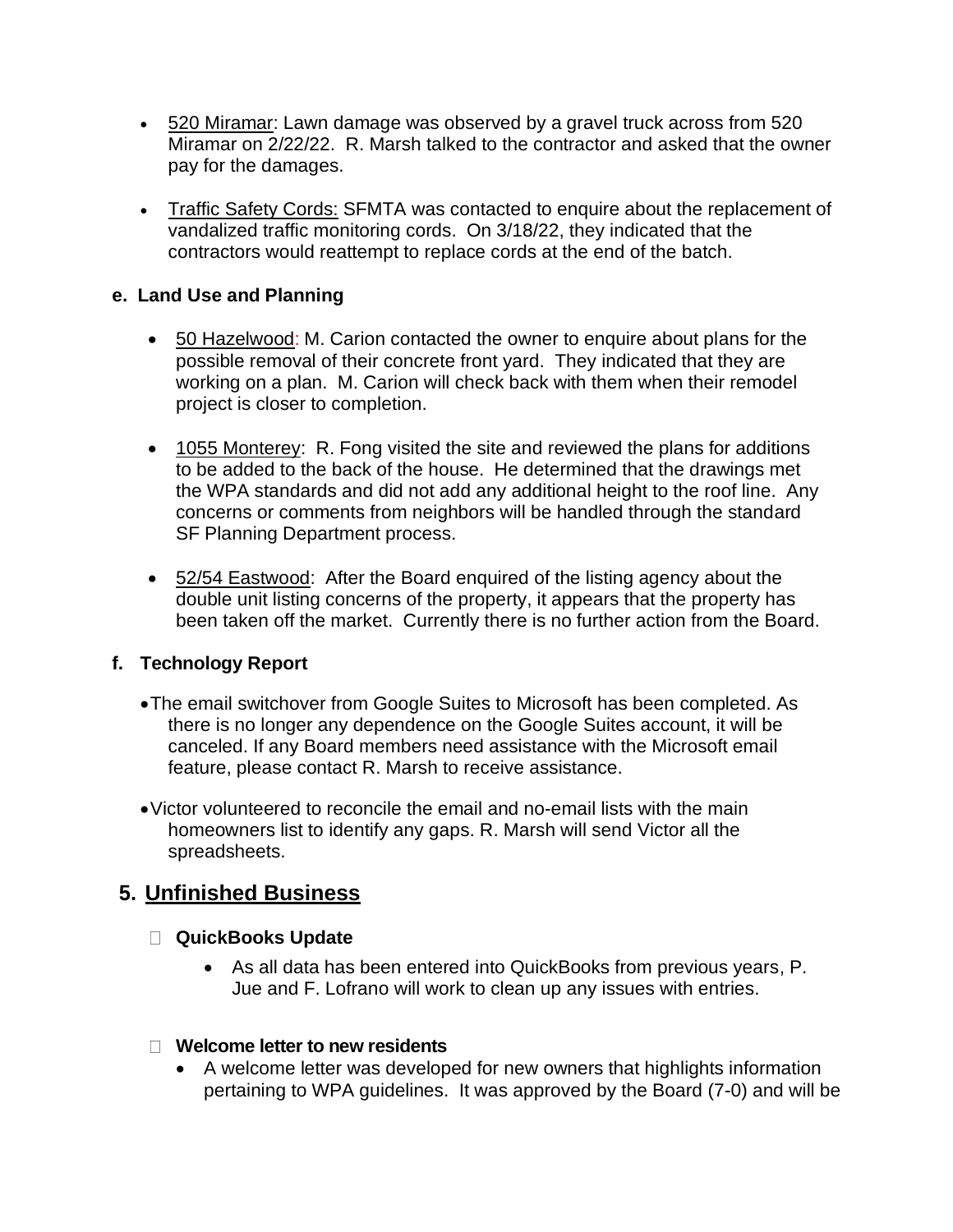the standard document sent to all new residents. How it will be distributed was discussed.

### **Study of Common Area major Repairs and Replacement**

• Based on standard budgeting guidelines for HOA, a study for reserved funds for major repairs and replacement costs needs to be written

### **Election Status**

• From the solicitation for new board members, no responses have been received as of as of 4/7/22. If no names are submitted for any of the 3 positions that are up for renewal by the 4/10/22 deadline and the 3 current members are willing to serve for an additional 3 yr. term, there will be no election and their appointments will be renewed.

### **1540 Ocean Ave**

• As of 3/29/22, the Planning Department had not received an application for work to be done on 1540 Ocean Ave. Therefore, no project manager has been assigned. Since there is no formal plan for 1540 Ocean Ave, the Board will not move forward in submitting a letter of concern on behalf of the WPA residents.

### **800 Faxon Ave**

• R. Fong and M. O'Driscoll will drive by the property to assess the intentions of the remodel to include a  $3<sup>rd</sup>$  garage, after several neighbor complaints.

### **6. New business**

□ Painting of Pillars: Baltazar painted graffiti at Monterey pillars and provided a quote to power wash mold at top. M. O'Driscoll will first use a power nozzle to see how much he can do himself. We may need to get them repainted in 2023 using a mold resistant paint.

### **Historical Designation of Westwood Park Pillars**

• Michelle O'Driscoll drafted application for the Miramar & Monterey gates to be designated as historic landmarks, with help of architect Kurt Meinhardt and Kathy Beitiks (author of Westwood Park book). P. Jue, and Mike and Michelle O'Driscoll met with the SF Planning Dept. on 4/6/22 to go over the timeline and application. An expanded application including the importance of residence parks, architect information, and gates/pillar ownership needs to be provided. The process takes 9-12 months and will require a fee, hearings, and board of supervisor vote for approval. It may prove too complicated for the benefits.

### **7. Next Board meeting: Zoom or in Person format on May 5, 2022, at 7 pm**

# **8. Adjournment**

 $\Box$  A motion was made and seconded to adjourn. Unanimous approval,  $7$ -